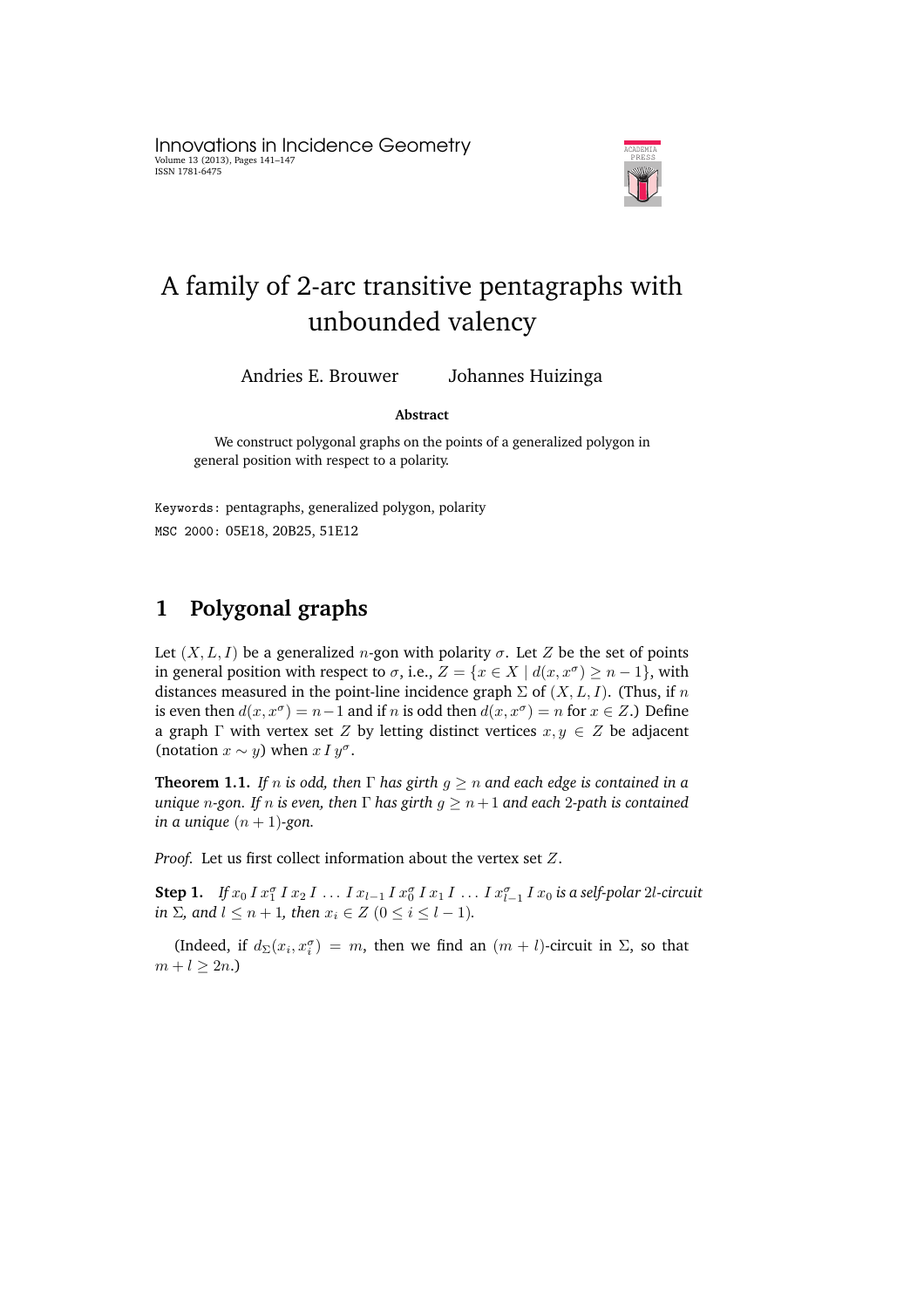**Step 2.** If *n* is even, and  $x \in Z$ , and  $x \, I \, x_1^{\sigma} \, I \, \ldots \, I \, x_{n-2} \, I \, x^{\sigma}$  is the unique path *of length*  $n-1$  *joining*  $x$  *to*  $x^{\sigma}$  *in*  $\Sigma$ *, then*  $x_i \notin Z$  ( $1 \leq i \leq n-2$ )*.* 

(Indeed, applying  $\sigma$  to this path, we find another path that must coincide with this path, so that  $x_i^{\sigma} = x_{n-1-i}$   $(1 \le i \le n-2)$ .)

Now look at the graph  $\Gamma$ . Note that if  $x \sim y \sim z$  in  $\Gamma$ , then  $x \, I \, y^{\sigma} \, I \, z$  in  $\Sigma$ .

**Step 3.** Γ *does not have even circuits of length less than* 2n *and no odd circuits of length less than* n*. In particular, if two vertices have distance less than* n *in* Γ*, then there is a unique shortest path in* Γ *joining them.*

(Indeed, if  $x_0 \sim x_1 \sim \ldots \sim x_{l-1} \sim x_0$  is an *l*-circuit in Γ, and *l* is even, then  $x_0 I x_1^{\sigma} I x_2 I \dots I x_{l-1}^{\sigma} I x_0$  is an *l*-circuit in  $\Sigma$ , and it follows that  $l \geq 2n$ . If *l* is odd, then  $x_0 I x_1^{\sigma} I x_2 I \ldots I x_{l-1} I x_0^{\sigma}$  is an *l*-path in  $\Sigma$ , and by Step 2 we have  $l \geq n$ .

**Step 4.** *If* n *is odd, then each edge is contained in a unique* n*-gon.*

(Indeed, if n is odd, and xy is an edge in Γ, then  $d_{\Sigma}(x, y) = n - 1$  and in Σ there is a unique geodesic  $x = x_0 I x_1^{\sigma} I x_2 I$  ...  $I x_{n-1} = y$  joining x and y. This geodesic is part of the self-polar  $2n$ -circuit

$$
x_0 \, I \, x_1^{\sigma} \, I \, x_2 \, I \, \dots \, I \, x_{n-1} \, I \, x_0^{\sigma} \, I \, x_1 \, I \, x_2^{\sigma} \, I \, \dots \, I \, x_{n-1}^{\sigma} \, I \, x_0
$$

in Σ. Thus, by Step 1,  $x_0 \sim x_1 \sim \ldots \sim x_{n-1} \sim x_0$  is the unique *n*-gon on the edge  $xy$  in  $\Gamma$ .)

**Step 5.** *If n is even, then each 2-path is contained in a unique*  $(n + 1)$ -gon.

(Indeed, if  $x \sim y \sim z$  in  $\Gamma$ , then  $d_{\Sigma}(x, y) = d_{\Sigma}(y, z) = n$  (since by Step 2) the unique point on  $y^{\sigma}$  that has distance  $n-2$  to y is not in Z). Let  $x =$  $x_0 I x_1^{\sigma} I x_2 I \dots I x_{n-1}^{\sigma} = z^{\sigma}$  be the unique path of length  $n-1$  in  $\Sigma$  joining x to  $z^{\sigma}$ . Then

$$
x_0 I x_1^{\sigma} I x_2 I \ldots I x_{n-1}^{\sigma} I y I x_0^{\sigma} I x_1 I \ldots I x_{n-1} I y^{\sigma} I x_0
$$

is a self-polar  $(2n + 2)$ -circuit in  $\Sigma$ . Thus, by Step 1,  $x_0 \sim x_1 \sim \ldots \sim x_{n-1}$  $z \sim y \sim x$  is the unique  $(n + 1)$ -gon on the path  $x \sim y \sim z$  in  $\Gamma$ .)

This completes the proof.

If  $(X, L, I)$  is a 2m-gon, then  $\Gamma$  is a single edge. If  $(X, L, I)$  is a  $(2m + 1)$ -gon, then there are two possible polarities  $\sigma$ ; for one choice of  $\sigma$  the graph  $\Gamma$  consists of a single vertex; for the other choice it is a  $(2m + 1)$ -gon itself.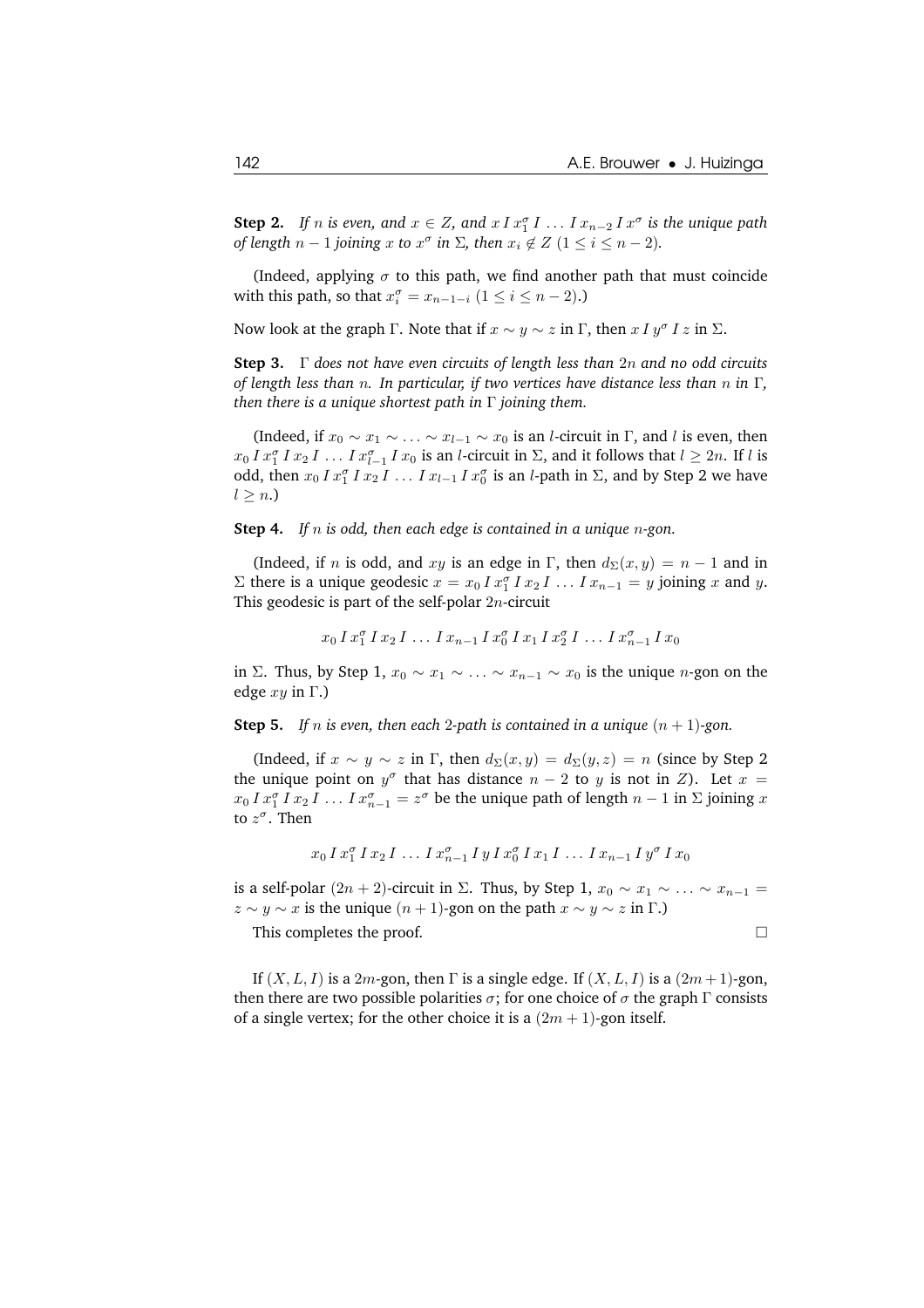### **2 Pentagraphs**

Now let us specialize to the finite case  $n = 4$ , i.e., let  $(X, L, I)$  be a generalized quadrangle of order q with a polarity  $\sigma$ . Then  $2q$  is a square, cf. Payne [4]. Examples exist when q is an odd power of 2, cf. Tits [9]. We define the graph  $\Gamma$ as before. As we shall see, Γ is a *pentagraph*, that is, any 2-path in Γ is contained in a unique pentagon. (For this concept, and other examples, and some theory, see Perkel [5, 6, 7, 8] and Ivanov [3].)

**Theorem 2.1.**  $\Gamma$  *is a pentagraph of valency q on*  $q^3 + q$  *vertices, and has distance distribution diagram*



*Proof.* Recall that a point or line is called *absolute* (for  $\sigma$ ) if it is incident with its image (under  $\sigma$ ). We shall use  $\sim$  for adjacency in Γ, and  $\perp$  for collinearity in  $(X, L)$ .

**Step 1.** *Each line contains a unique absolute point, and, dually, each point is on a unique absolute line.*

(Indeed, if x is absolute, then  $x^{\sigma}$  is the only absolute line on x, and if x is not absolute then the unique line on x meeting  $x^{\sigma}$  is the only absolute line on x.)

**Step 2.** *The set A of absolute points under*  $\sigma$  *is an ovoid in*  $(X, L)$ *. The graph*  $\Gamma$ *has*  $v = q(q^2 + 1)$  *vertices.* 

(Indeed, each  $l \in L$  meets A in a unique point. It follows that  $|A| = q^2 + 1$ . But  $|X| = (q+1)(q^2+1)$ .

**Step 3.** Γ *is regular of valency* q*, and does not contain triangles. Adjacent vertices are non-collinear.*

(Indeed, the neighbours of x are the q nonabsolute points of  $x^{\sigma}$ .)

**Step 4.** Γ *does not have quadrangles, and any two vertices at distance* 2 *determine a unique pentagon. Two vertices have distance* 2 *if and only if they are collinear and the line joining them is non-absolute.*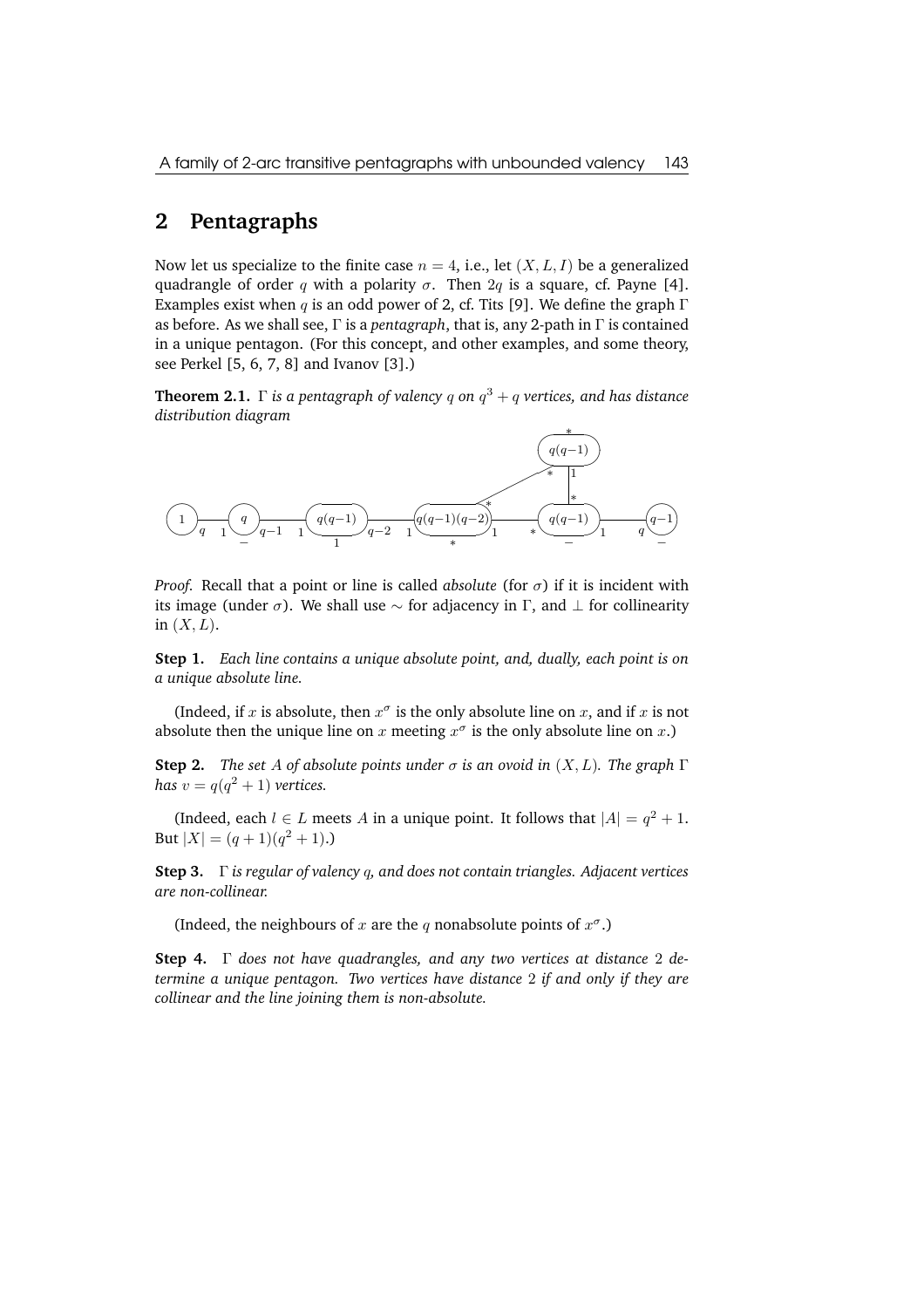(Indeed, if  $x \sim y \sim z$ , then x and z are joined by the line  $y^{\sigma}$ . In particular, y is the only common neighbour of x and z. Let  $z \perp p \in x^{\sigma}$ . Then  $p \notin A$  because the unique absolute point on  $x^{\sigma}$  is collinear to x. Also the line  $l = zp$  is not absolute because  $z^{\sigma}$  passes through y and  $p \neq y$ . It follows that  $x \sim y \sim z \sim l^{\sigma} \sim p \sim x$ is the unique pentagon on  $x$  and  $z$ .)

Let us describe the distribution of vertices in Γ around a vertex x. Let m be the absolute line on x, and let  $x' = m^{\sigma} = x^{\sigma} \cap A$  be its absolute point. The vertex set of  $\Gamma$  is partitioned into the following seven parts:  $X_0 = \{x\}, X_1 = x^{\sigma} \setminus A$ ,  $X_2 = x^{\perp} \setminus (A \cup m), X_5 = m \setminus (A \cup \{x\}), X_{4a} = \{x'\}^{\perp} \setminus (A \cup m \cup x^{\sigma}), X_{4b} = \{y \in$  $X \setminus A \mid y \sim z \in X_1$  and  $yz$  is absolute}, and  $X_3$ , consisting of the remaining points. Our aim is to show that  $X_i$  consists of the vertices at distance i from x in Γ, where  $X_{4a}$  and  $X_{4b}$  are distinguished by the fact that points in  $X_{4a}$  have neighbours in  $X_5$ . (Note however that for  $q = 2$  we have  $X_3 = \emptyset$ , and the graph  $Γ$  is the disjoint union of two pentagons. If *p* is in the relation 4*a* to *x*, then *x* is in relation 4b to p, i.e., relations  $4a$  and  $4b$  are paired, while the remaining relations are self-paired.)

**Step 5.** *We have*  $|X_0| = 1$ ,  $|X_1| = q$ ,  $|X_2| = q(q-1)$ ,  $|X_3| = q(q-1)(q-2)$ ,  $|X_{4a}| = |X_{4b}| = q(q-1), |X_5| = q-1.$ 

(Indeed, the claims are clear for  $X_i$  with  $i \leq 2$ . The only vertices that do not have distance 2 to some vertex of  $X_1$ , are the vertices that either are collinear to the point  $x' = x^{\sigma} \cap A$  (i.e., are in  $X_{4a} \cup X_5$ ), or are joined to a vertex on  $x^{\sigma}$  by an absolute line (i.e., are in  $X_{4b}$ ). The absolute line m on x contains q vertices,  $q - 1$  other than x, and none of them is collinear to a point in  $X_0 \cup X_1 \cup X_2$ , so these vertices have distance at least 5 to  $x$ . The vertices adjacent to some vertex in  $X_5$  are the  $q(q-1)$  vertices of  $X_{4a}$ . The vertices of  $X_3$  are collinear to a unique vertex of  $x^{\sigma}$ , so this determines  $|X_3|$ .)

**Step 6.** *Each vertex in*  $X_3 \cup X_{4b}$  *has a unique neighbour in*  $X_{4a}$ *.* 

(Indeed, let  $p \in X_3 \cup X_{4a}$ . Then  $p^{\sigma}$  does not pass through  $x'$  (since  $p \notin m$ , i.e.,  $p \notin X_0 \cup X_5$ ), so  $x'$  is collinear with a unique point  $z \in p^{\sigma}$ . The line  $x'z$ is not absolute (since  $z \notin m$  because  $p \notin X_{4a} \cup X_1$ ) and the point z is not absolute (since the line  $x'z$  contains only one absolute point), so  $\overline{z}$  is the unique neighbour of p in  $X_1 \cup X_{4a}$ . Clearly  $z \in X_1$  iff  $p \in X_2$ .)

This proves everything claimed in the diagram.

$$
\Box
$$

Now let us look at the special case where  $q = 2^{2e} + 1$  and  $(X, L)$  is the  $Sp(4, q)$ generalized quadrangle. The centralizer in  $Sp(4,q)$  of the polarity  $\sigma$  is the Suzuki group  $Sz(q)$  of order  $(q^2 + 1)q^2(q - 1)$ . This group is 2-transitive on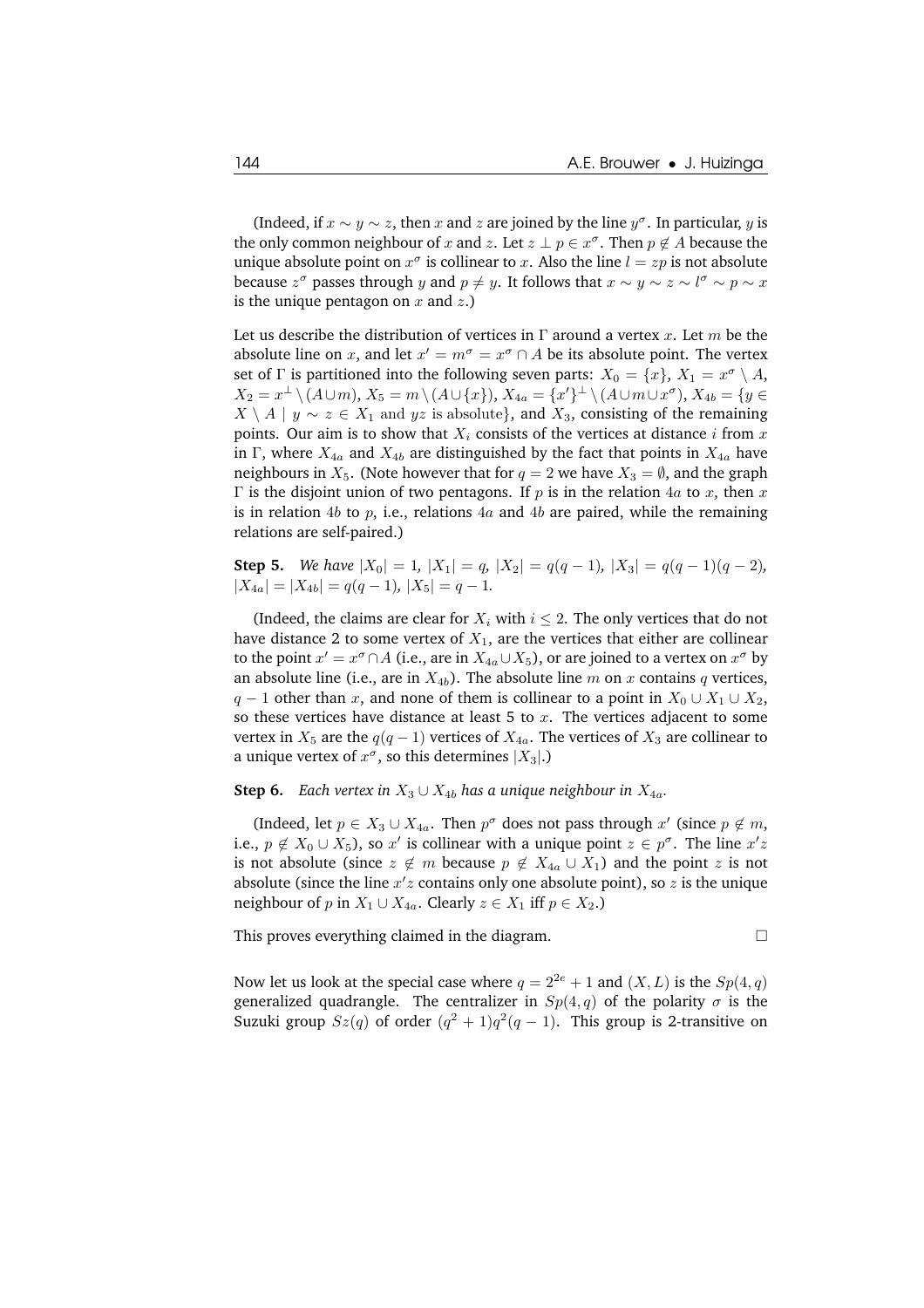the set A of absolute points, and 2-arc transitive on the graph  $\Gamma$  (cf. Tits [9, Th. 6.1]). In this case we can be more precise about the stars in the diagram above.

**Theorem 2.2.** *The graph* Γ *is a* 2*-arc transitive pentagraph with distance distribution diagram*



*Proof.* If p and x are two non-collinear points, then  $\{p, x\}^{\perp}$  is a hyperbolic line that meets  $A$  in either 0 or 2 points (since  $A$  is an ovoid, and all tangents to  $A$ are totally isotropic lines). We shall talk about *exterior* and *secant* (hyperbolic) lines, respectively.

**Step 1.** *Each vertex in*  $X_{4a} \cup X_{4b}$  *has a unique neighbour in*  $X_{4b}$ *.* 

(Indeed, if  $p \in X_{4a}$  or  $p \in X_{4b}$ , then  $\{p, x\}^{\perp} \cap A$  contains the point  $x'$  (or  $p'$ , respectively), so this hyperbolic line is a secant, and there are precisely  $q-2$ points in  $\Gamma$  at distance 2 from both p and x.)

If  $p \in X_3$ , then  $\{p, x\}^{\perp} \cap A$  contains either 0 or 2 points, so that p has either 0 or 2 neighbours in  $X_{4b}$ . Let us call the set of vertices of the former (latter) kind  $X_{3a}$  ( $X_{3b}$ , respectively).

**Step 2.**  $X_{3a}$  *is the set of vertices p such that the line xp is exterior. We have*  $|X_{3a}| = |X_{3b}| = \frac{1}{2}q(q-1)(q-2).$ 

(Indeed, the lines joining x to a point of  $X_2 \cup X_5$  are the tangents (totally isotropic lines) on x, the lines joining x to a point of  $X_1 \cup X_{3b} \cup X_4$  are the exterior lines on  $x$ , and the lines joining  $x$  to a point of  $X_{3a}$  are the secants on x. But A has  $\frac{1}{2}q^2(q^2+1)$  secants, and the same number of exterior lines. (In fact, *l* is secant iff  $l^{\perp}$  is exterior.))

The planes meet the set A either in one point: *tangent* planes, or in an oval (having  $q + 1$  points): *secant* planes.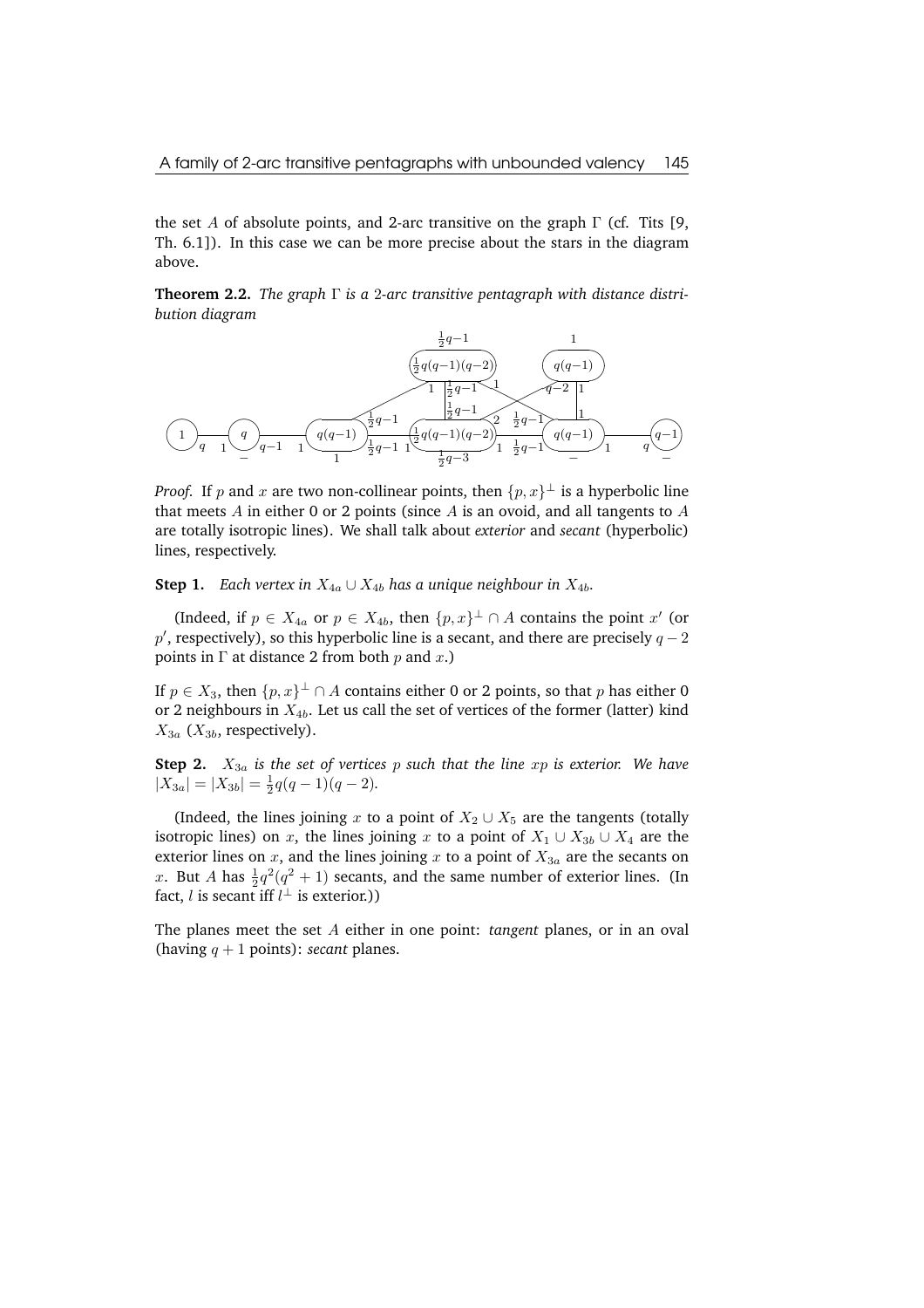**Step 3.** *If*  $p \in X_2 \cup X_3 \cup X_{4a}$  *then*  $p$  *has*  $\frac{1}{2}q - 1$  *neighbours in*  $X_{3a}$ *.* 

(Indeed, if  $p \in X_2 \cup X_3 \cup X_{4a}$ , then  $x \notin p^{\sigma}$ , and the plane  $\langle x, p^{\sigma} \rangle$  is a secant plane. In this plane, the point x is on one tangent, and on  $\frac{1}{2}q$  secants. One of these secants contains  $p'$ ; the remaining  $\frac{1}{2}q-1$  contain each one neighbour of p.)

This determines the entire diagram.

**Remark 2.3.** The graph Γ, and the fact that it is 2-arc transitive for  $Sz(q)$ , was found independently by Fang Xin Gui, a student of Cheryl Praeger.

**Remark 2.4.** Aut  $\Gamma$  is not primitive: the spread  $\{a^{\sigma} \mid a \in A\}$  is a system of blocks of imprimitivity. However,  $\text{Aut } \Gamma$  acts 2-transitively on the set of blocks, so that we do not find a nontrivial graph structure on the quotient.

**Remark 2.5.** Of course we also get finite heptagraphs (of valency  $q = 3^{2e} + 1$ ) starting from a generalized hexagon (of type  $G_2(q)$ ) with a polarity.

## **3 Addendum**

The above was written in April 1992. In the meantime, Xin Gui Fang & C. E. Praeger [1, 2] appeared where the above graphs are found in the classification of certain 2-arc transitive graphs (and they refer to this work). As far as we know, the relation to generalized polygons with polarity still does not appear in the literature.

#### **References**

- [1] **Xin Gui Fang** & **C. E. Praeger**, Finite two-arc transitive graphs admitting a Suzuki simple group, *Comm. Alg.* **27** (1999), 3727–3754.
- [2] \_\_\_\_\_\_, Finite two-arc transitive graphs admitting a Ree simple group, *Comm. Alg.* **27** (1999), 3755–3769.
- [3] **A. A. Ivanov**, On 2-transitive graphs of girth 5, *Europ. J. Comb.* **8** (1987), 393–420.
- [4] **S. E. Payne**, Symmetric representations of nondegenerate generalized ngons, *Proc. Amer. Math. Soc.* **19** (1968), 1321–1326.